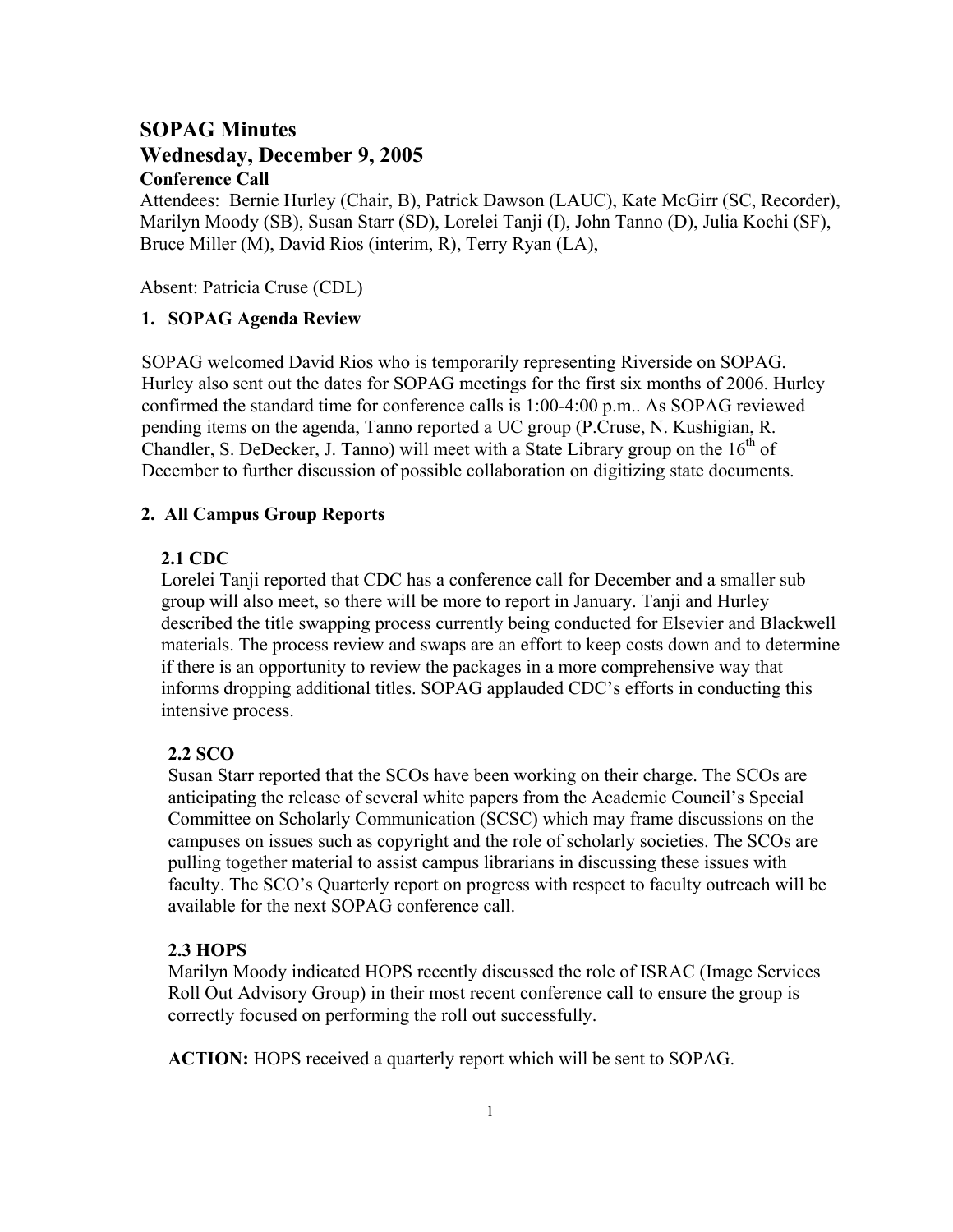# **2.4 HOTS**

#### **2.4.1 Link Resolver**

HOTS was successful in finding a date for its next teleconference call in January. Tanno talked to Chair Jim Dooley who had raised several issues in an email to Bernie Hurley related to the proposal for using Open URLS rather than continue the use of the PID server. Tanno indicated that the process and the plans will continue to move forward with the use of Open URLS.

**ACTION:** SOPAG encouraged HOPS to continue discussing subtleties of e-Links and have them articulate any public service problems that may arise with the Open URL recommendation and alert SOPAG with the specifics.

**2.5 LPL**—Eric Scott has started as Chair and will be talking with Kochi on directions for the group.

**2.6 LTAG**—LTAG has found conferencing software for the ULs to use and SOPAG discussed the options for funding several instances for experimentation.

**ACTION:** UCSB (Moody) will take care of purchasing an instance of the web conferencing software for SOPAG and CDC use, UCLA (Ryan) will take care of one instance for LTAG use, and Merced (Miller) will purchase one instance for HOPS and HOTS use. SOPAG believes this will provide a good trial, and if successful, other groups can migrate to the software.

# **2.7 RSC**

## **2.7.1 RSC Request to SOPAG on Blocking Checked Out Reserve Items**

Update: Starr indicated that RSC is in favor of continuing with "status quo" procedures in effect for loaning reserves. RSC believes that the issue is better resolved at the campus level with local procedures. SOPAG discussed whether "reserves" should be viewed as just another loan period, and therefore items on reserve should receive no special treatment, or whether putting an item on reserve is more like moving it to an exhibit case or temporarily removing it from the collection in which case, because the item is no longer easily available, it should be treated differently and patrons allowed to request it from another campus even if it is not checked out locally. SOPAG members were asked to review three different scenarios with appropriate people on their campuses: 1.) Retain the status quo: If an item is on reserve and not checked out, it can't be borrowed from another campus. And, if it's on reserve and checked out, it can be borrowed from another campus. 2.) IAG's original proposal, suggested in part to avoid "gaming" the system: If an item is on reserve, it can never be borrowed whether it is checked out or not (this would require programming in MEVLYL). 3.) If an item is on reserve at a campus you may borrow it, if checked out or not (this would also require programming in MELVYL).

**ACTION:** SOPAG will revisit the issue at the next SOPAG meeting when there can be a more full discussion, after further local consultation on campuses.

# **2.7.2 Interlibrary Loan of Media**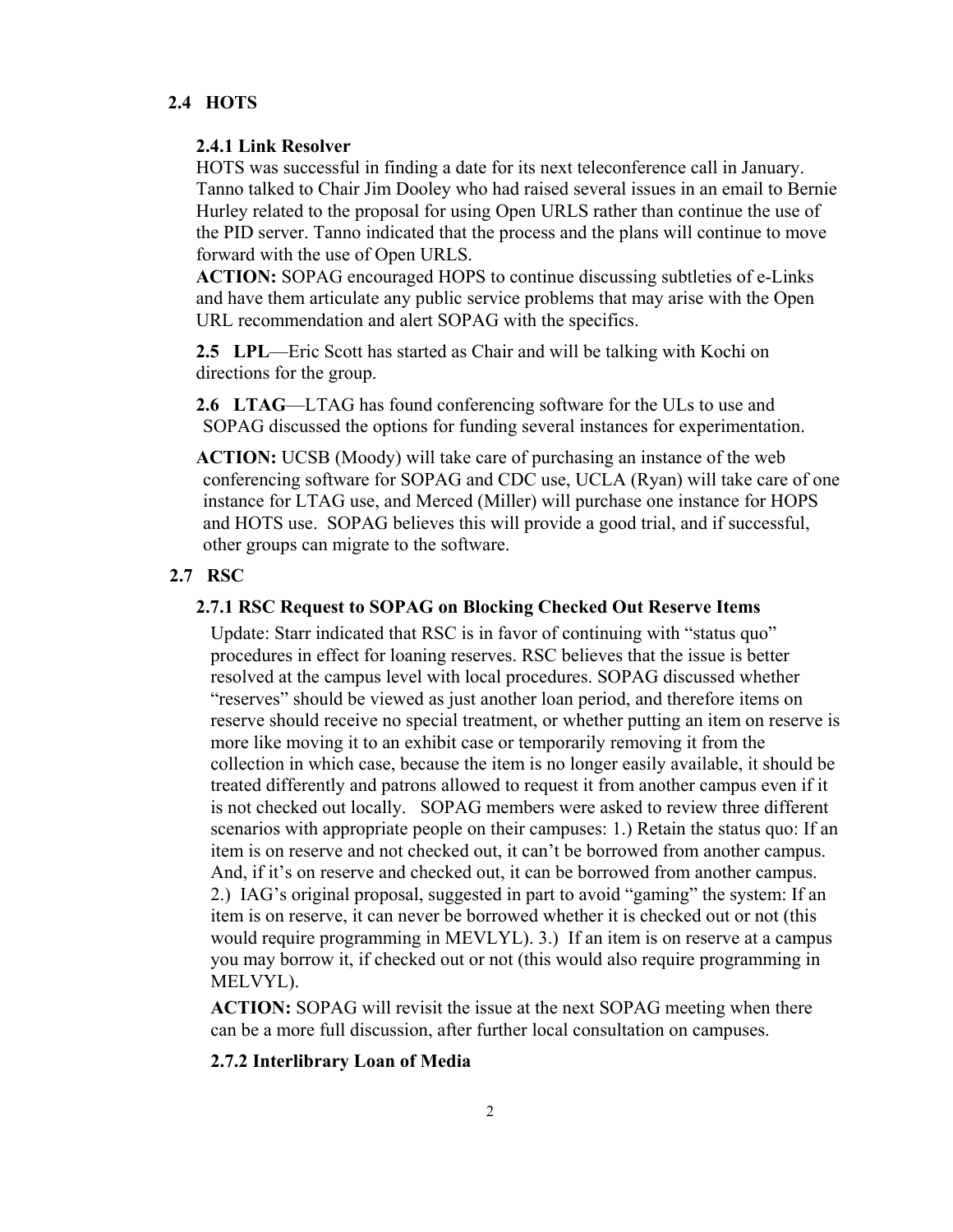Tanno shared a document he drafted including language that might facilitate further sharing of materials through ILL. SOPAG discussed the lending of materials in general at length noting that this is a difficult topic and the sharing must be viewed in the context of our overall resource sharing programs, with the goal of making materials accessible to our UC community.

**ACTION:** SOPAG will go back to their campuses and discuss the broader subject of resource sharing with the goal of defining how serious the problem is, and what can be done to solve sharing problems.

The ILL code is located at [http://libraries.universityofcalifornia.edu/rsc/iag/.](http://libraries.universityofcalifornia.edu/rsc/iag/)

#### **2.7.3 HOSC/RSC Special Collections ILL Report**

**ACTION:** Bernie Hurley will draft a response to the report charging HOSC/RSC to follow up specifically on their recommendations regarding 1) UC Interlibrary Loan Code Revision; 2) UC Interlibrary Loan Forms Revision, and 3) Website Information (*cf*. pp. 2-3 of the report).

# **3. Task Force Reports**

### **3.1 Bibliographic Services Task Force**

Terry Ryan indicated BSTF is engaged in writing and reviewing drafts in every effort to meet the December 15<sup>th</sup> deadline.

#### **3.2 SOPAG RLF Persistence Procedures TF**

 Colleen Carlton has scheduled the first call to work on Phase II. A timeline should be done for the Shared Facilities Board Meeting on the 30<sup>th</sup> of January.

### **3.3 SOPAG Electronic Resource Management System Task Force**

Hurley reported that he has heard from a number of campuses for membership of the implementation committee. Hurley will officially charge the task force once he receives all nominations. The Joint Development Committee rosters will be shared electronically with SOPAG.

#### **4. Report on CDL Related Items**

### **4.1 MELVYL-no report**

#### **4.2 Shared Services Projects**

### **4.2.1 SOPAG Review of CDL GDOs (Guidelines for Digital Objects)**

Hurley encouraged SOPAG to distribute widely the report on the Guidelines for Digital Objects to their individual campus and report back to Hurley with campus comments. Hurley will collate comments to share with SOPAG for discussion.

#### **5. Systemwide Library Planning-no report**

#### **6. Shared Collections & Services – Updates**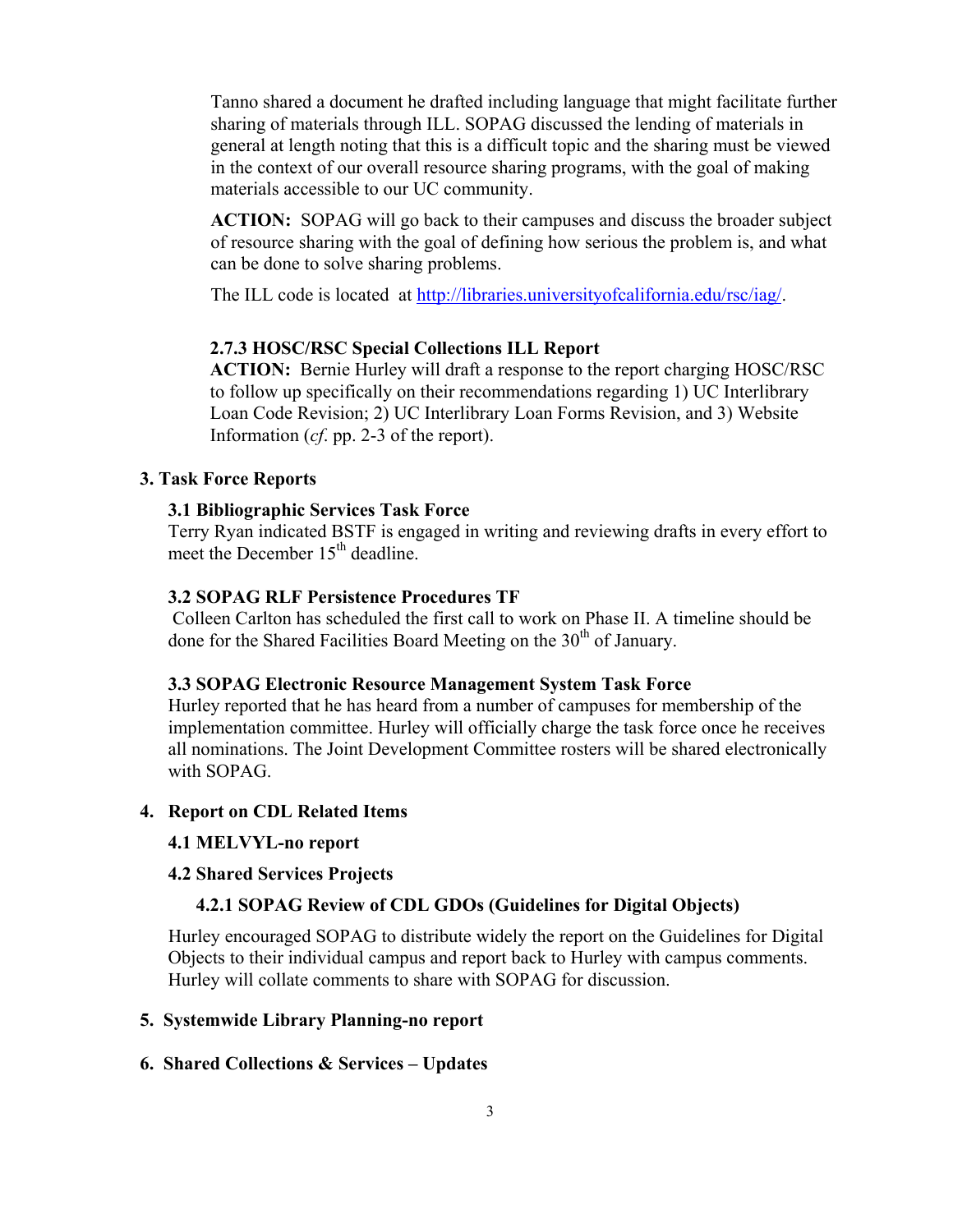# **6.1 Investigation of a High Volume Digitization Infrastructure**

### **6.1.1 SOPAG Demo Project**

Hurley reported that the 100 items sent to vendors have been returned. Interesting details have arisen with the scanning. The project is helping those involved understand the logistics and quality issues inherent with this type of project. The group will have a report to SOPAG in January, 2006.

# **6.1.2 Policies and Procedures for Digitally Reformatting Printed Monograph and Serial Holdings**

SOPAG has been charged to come up with Policies and Procedures for Digitally Reformatting Printed Monograph and Serial Holdings. SOPAG discussed the request for advice on the selection, service, technical (some being discovered in the SOPAG Demo Project), and resource issues.

SOPAG agreed to form a small group to study all four issues, and discussed membership according to functional representation for the group.

**ACTION:** SOPAG members will go back to their campuses with the charge to have a broader discussion with campus experts. SOPAG will also ask locally suggested members for the committee if they can serve. Recommendations should be forwarded to SOPAG by the next meeting. Additionally, Tanji will ask CDC if there are any volunteers for the SOPAG charged group. SOPAG will formulate a charge with timelines for the small group.

#### **6.1.3 Open Content Alliance**

SOPAG had a good discussion on how it might participate in offering any additional collections for the OCA project as there remain funds to further digitize materials. SOPAG is to ensure that every campus feels that they can participate if they choose to do so, but participation is not mandatory. Hurley reminded SOPAG that there are certain costs to those campuses participating including picking from shelves, packing, and replacing items when they return. At present UCB is running programs for NRLF to identify collections in NRLF that could be digitized by Internet Archive. NRLF is trying to find collections that hang together, e.g., mathematics; religion and philosophy. CDL is looking to campuses to supplement with other kinds of collections. Candidates should be materials of interest to the broad public; be out of copyright, and monographic in nature with a goal of the project to create an archive of materials not widely available in other places.

**ACTION:** SOPAG will go back and consult on their campus for potential collections. Possible candidates should be described including the name, description of intellectual material, and size, and sent to SOPAG. Hurley will collate, and SOPAG will discuss. Hurley will additionally consult with Robin Chandler on what has been contributed at this time.

**7. UC Libraries Website/SOPAG Web Design/Master Task List**  Kochi reported on progress with the website and will have an interactive mock up

distributed to SOPAG at the beginning of January.